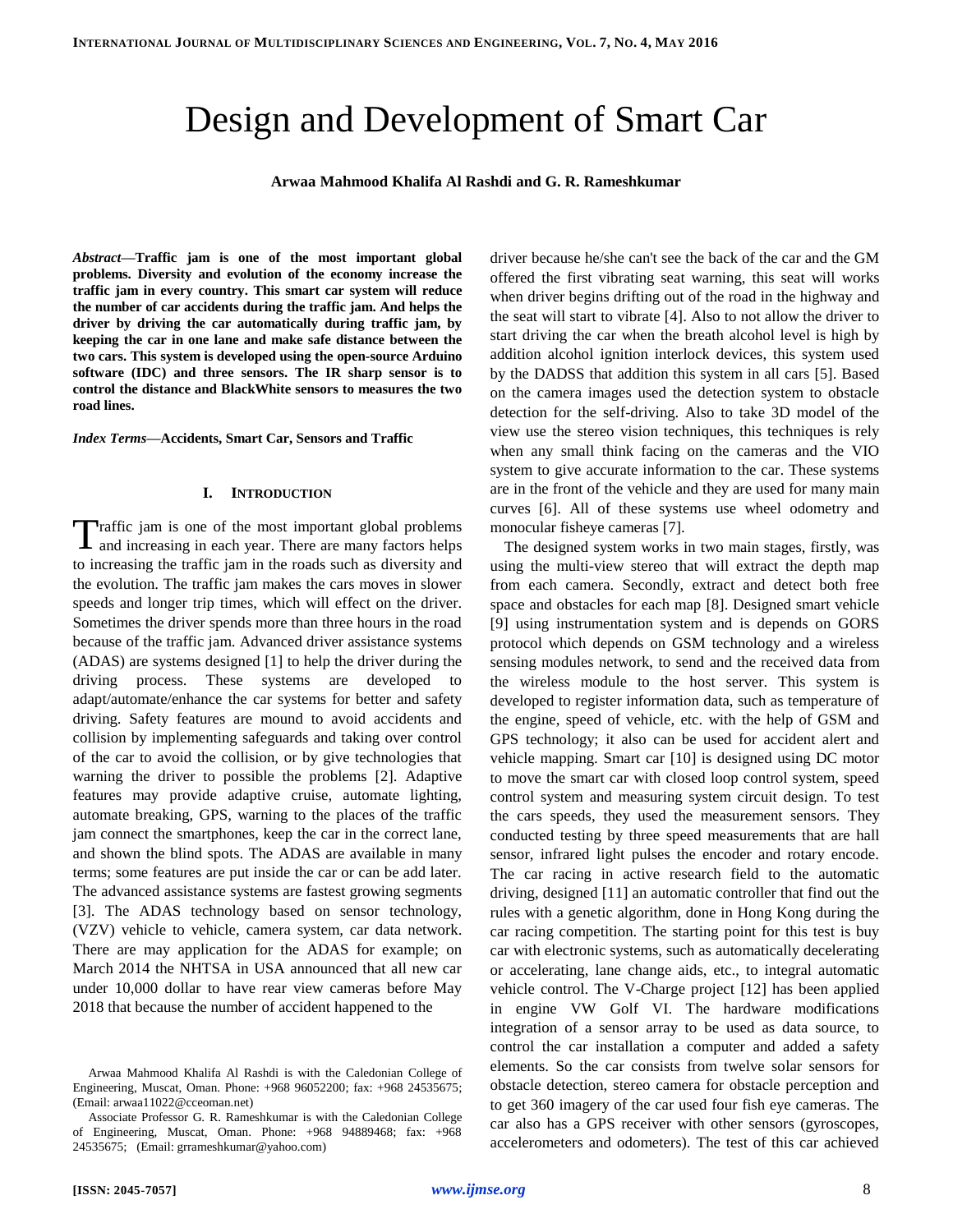by using stock actuators and they are some important modifications to the car. These [13], [14], [15] teams modified the serial-production sensor setup formerly in the S-Class car as follows: to test intersection monitoring added  $120^0$  short range radars and to monitor traffic they added in the sides of the car two long radar [16] Also to increased distance coverage and precision they used the Bertha's existing camera to 35 cm. For pedestrian recognition and traffic light recognition, a wide angled monocular color camera was used [17]. Another wide-angle camera added to looking backward for the same goals of the first camera [18].

# **II. METHODOLOGY**

This project is about a smart car, which has system that drive the car in the traffic jam by using the Arduino software and the system will control the car without any help from the driver. This system will be switched off and on by the driver. Also the components, which used in this smart car selected carefully to achieve the system without any problem.

#### *A.Circuit Diagram*

Using the Proteus program the circuit diagram is drawn and is represented in the Fig. 1. To make sure that the wires are connecting to the correct pins in each component in the circuit, to avoid burning and destruction the components.



Fig. 1. The circuit diagram for the application

# *B.Fabrication of Smart Car*

After writing the code in Arduino software and installed in the Arduino [\(ATmega328P\)](http://www.atmel.com/Images/doc8161.pdf), start of doing the fabrication by placing the two DC motors on wheels as shown in the Fig. 2, then the two wheels are attached to the body of the car as shown in Fig. 3. Secondly, paste the L298 Dual H-Bridge Motor Driver to the body frame as shown in Fig. 4.

Thirdly, two Black-White Sensors are fixed at the corners of the small car as shown in the Fig. 5. Later the IR Sharp Sensor is fixed in front of the car as shown in Fig. 6. And the Arduino [\(ATmega328P\)](http://www.atmel.com/Images/doc8161.pdf) panel is placed in the middle of the car frame body to make the wires connections as shown in Fig. 7.



Fig. 2. The DC Motor attached to the wheel



Fig. 3. The two DC Motors are attached to the frame body



Fig. 4. The L298 Dual H-Bridge Motor Driver fixed to the body frame

#### *C.Components*

This smart car works with three man sensors that are two BlackWhite sensors and one IR sharp sensor. These three sensors are connected to the Arduino [\(ATmega328P\)](http://www.atmel.com/Images/doc8161.pdf). Also to move the car wheel need two DC motors, these two motors controlled by L298 Dual H-Bridge Motor Driver. This is the main components that used in this system. The components and specification that used in this smart car are shown in Table 1.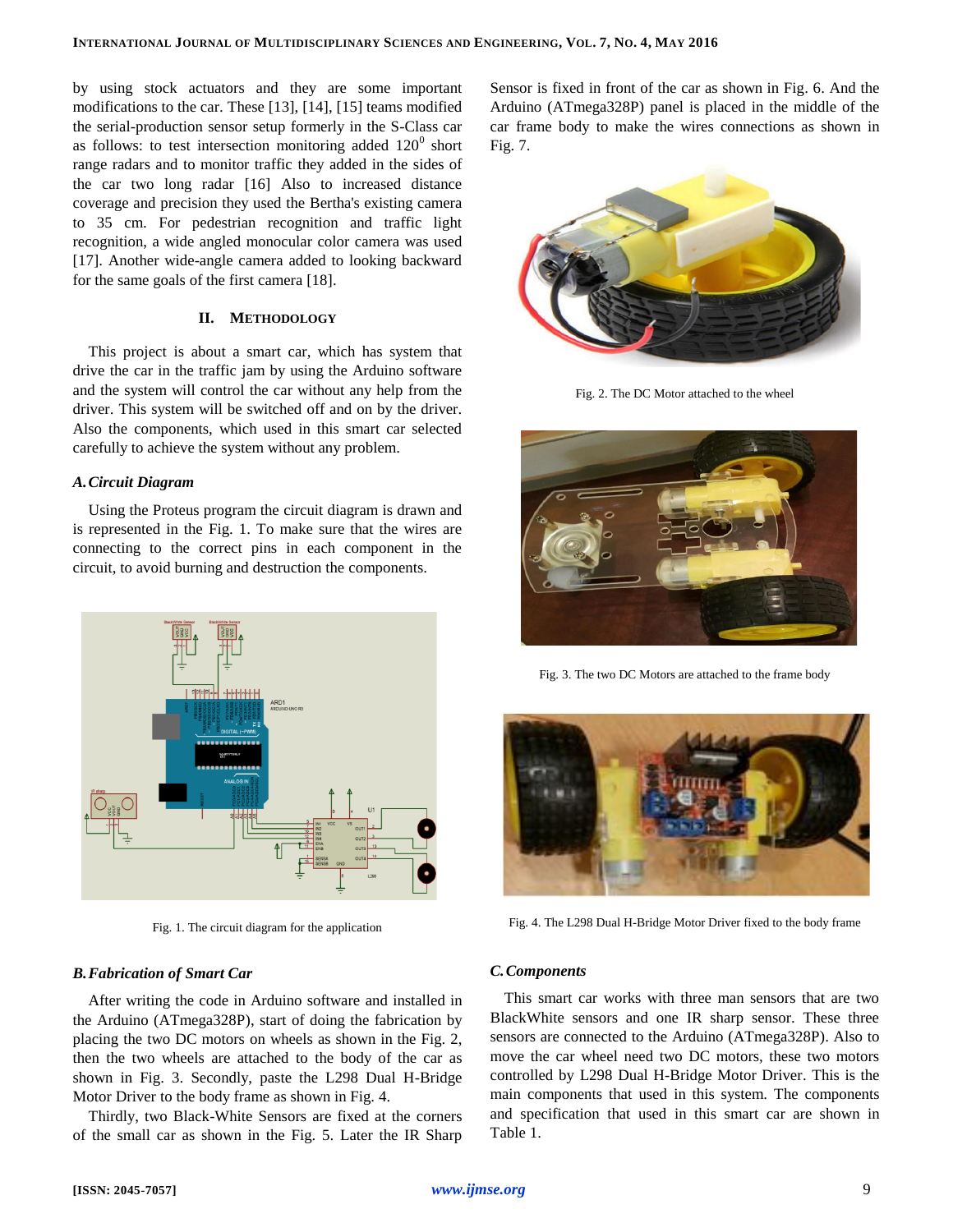

Fig. 5. The two BlackWhite Sensors fixed at the corners of the small car



Fig. 6. The IR Sharp Sensor fixed at the front



Fig. 7. The Arduino [\(ATmega328P\)](http://www.atmel.com/Images/doc8161.pdf) panel

# **III. RESULT AND DISCUSSION**

This developed smart car system can be used in the traffic jam for long driving hours, the driver will switch one of the systems then the car will drive automatically without any help from the driver. The testing for this smart car is carried out in two parts. The first part was testing the car without traffic jam and the second part testing carried out in the traffic jam. The first part of the testing was done at the end of the fabrication to check the working of the Black-White sensors and Ultrasonic sensor which change to the IR sharp sensor. Also to check the code accuracy and if required it can be edited. The first part done in three section which are:

| No.                      | Component                               | Specification                                                 |  |
|--------------------------|-----------------------------------------|---------------------------------------------------------------|--|
|                          |                                         | Operating voltage is 5V.                                      |  |
| 1                        | Arduino (ATmega328P)                    | 14 I/O digital pins.                                          |  |
|                          |                                         | 32KB of flash memory.                                         |  |
|                          |                                         | Measuring from 20 to 150cm.                                   |  |
| 2                        | IR Sharp Sensor                         | Analog output type.                                           |  |
|                          |                                         | Supply voltage from 4.5 to 5.5V                               |  |
|                          |                                         | Measure by TCS230 RGB sensor chip and four LEDs.<br>$\bullet$ |  |
| $\mathcal{R}$            | BlackWhite Sensor (two)                 | Supply voltage from 2.7 to 5.5V                               |  |
|                          |                                         | Drive two DC motors in one time.                              |  |
|                          |                                         | Power supply from 5V-46V.                                     |  |
| 4                        | L298 Dual H-Bridge Motor Driver         | 36mA logic current                                            |  |
|                          |                                         | Voltage from 6 to 9V                                          |  |
| $\overline{\phantom{0}}$ | DC Motor                                | Load current <280mA                                           |  |
|                          |                                         | Shaft gap from 0.05 to 0.35mm.                                |  |
|                          |                                         | Dimensions of this car is 29.5 cm $x$ 13.8 cm $x$ 0.3 cm and  |  |
| 6                        | Small Car                               | weigh is $675$ g                                              |  |
|                          |                                         | $+5V$ regulated power supply.                                 |  |
| 7                        | 7805 Voltage regulator                  | Output current up to A1                                       |  |
|                          |                                         | Working with voltage up to 50V.                               |  |
| 8                        | Ceramic capacitors                      | Range from 1pF to 220nF.                                      |  |
|                          |                                         | Dielectric thickness $(\mu m)0.0013$ to $0.0015/V$ .          |  |
| 9                        | <b>Aluminum Electrolytic Capacitors</b> | Range from 1uF to 47,000uF.                                   |  |

Table 1: The specifications of components used in this smart car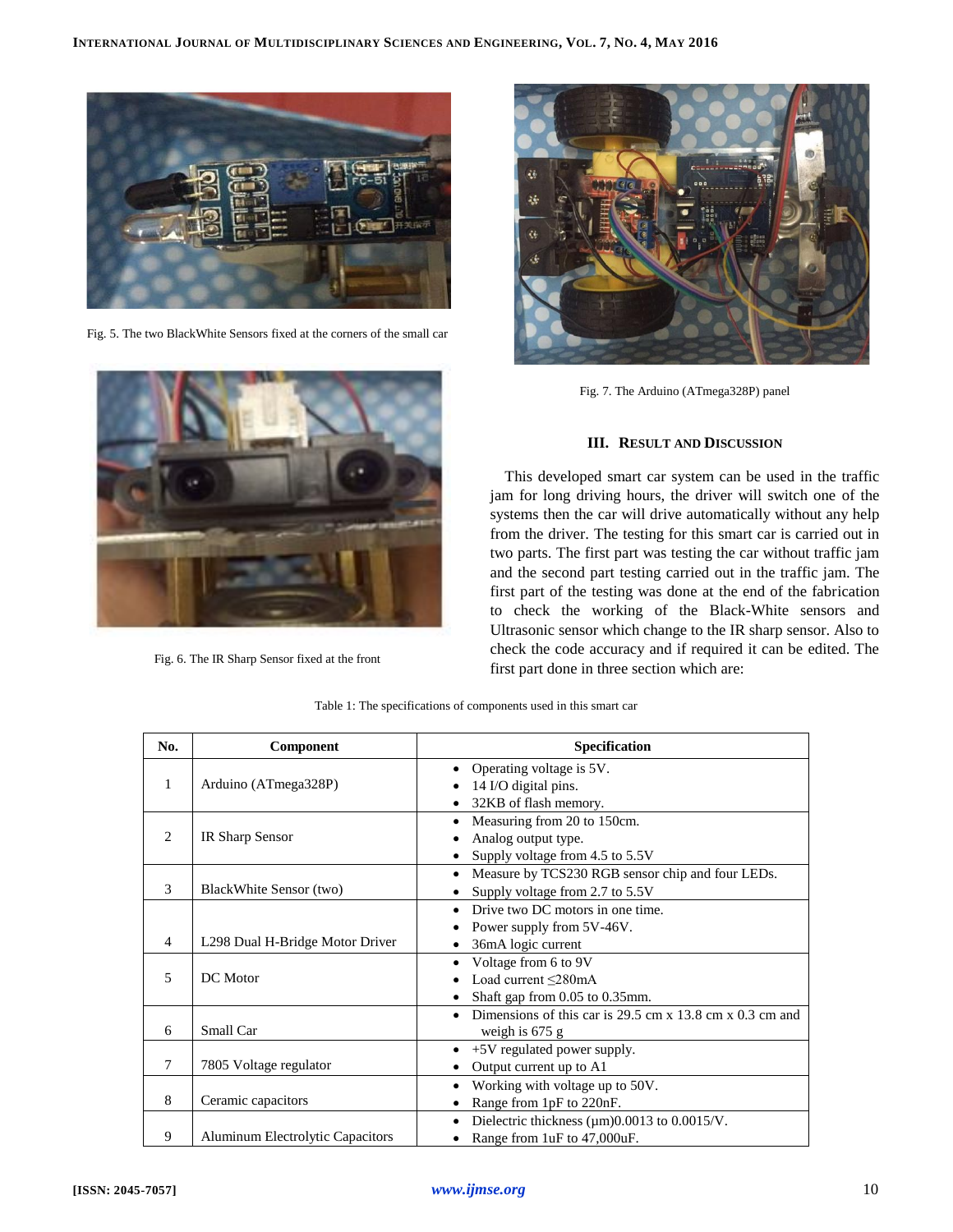- 1-Straight road: the road length 100cm and the width 7cm. The first test for the smart car fail within the car distance move even 1 cm and Black-White sensor not be able to check because the Ultrasonic sensor measured the body of the car effect in the Ultrasonic sensor signal as shown in Figures the sensor will read the signal and give an order to the DC motor to be stopped. So, the Ultrasonic sensor stopped the two DC motor and that effect in the Black-White sensors will not be allowable to check. To solve this problem change the Ultrasonic sensor to the IR sharp sensor and conduct the test once again, the result was good it is found that all of the sensors works in good way.
- 2-Curve road: the road length 100cm and the width 7cm, this road have curves going to the left and right to check the right and left Black-White sensors. The result from this test that the BlackWhite sensors turn left and right almost in the same time. Also the result from this to add important part in code, which 60ms turn delay to measure response speed for the Black-White sensors and this delay will use in the IR sharp sensor to give the sensor chance to check again if there is something near to the smart car before the two DC motor will go forward. This delay will stop the two DC motor for 60ms than forward until the three sensors check for any white lane or for any car.
- 3-Running track: the track length is 200cm and the width 7cm. This test is carried out to check this system for how many hours can be run because this system is carried out to be use in the traffic jam and in some contrary the traffic jam takes more than three hours. So, the result that this system can be run for more than three hours because this system no need for any extra part to run.

The second part is carried out by making traffic jam in one way road, two way road and three way road this three test road have combination between the three forms car in straight road, Curve road to check and running track to test the system properly.

### *A. Highway Test – With Two lanes*

The road test is carried out in two parts. The first road consist most of curves in the left side for a length of 200cm also there is a small curve in right side. Secondly, the road test is carried out in the road consisting with most of the curves in the right side and road length of 220cm also there is a small curve in the left side. This test is carried out to test the left and right Black-White sensors in all of the required position so that the smart car can drive and can be directed. The result and dictions from this test are:

*Road test with left curves:* The results from testing the smart car in the high way with two lanes are show in Table 2; the road length started from 100cm and end with 220cm by increased the length of the road 20cm in each time as shown in the second column and this road test carried out with curves in the left side. Also the last two columns show the response of the IR sharp sensor and the left Black-White sensor.

Table 2: Test results of in the high way with two lanes

|           | Road length | <b>Response</b>    |                           |
|-----------|-------------|--------------------|---------------------------|
|           | in cm       | IR sharp sensor in | <b>Black-White sensor</b> |
| two lanes |             | v                  | (left) in ms              |
|           | 80          | 1.44               | 50                        |
|           | 100         | 1.44               | 50                        |
|           | 120         | 1.45               | 51                        |
|           | 140         | 1.45               | 52                        |
| High way- | 160         | 1.45               | 52                        |
|           | 180         | 1.46               | 52                        |
|           | 200         | 1.46               | 52                        |
|           | 220         | 1.46               | 52                        |

The response of the left Black-White sensor in road white length 80cm was 50ms and the same response for 100cm road length as shown in Fig. 8. But in road with length 120cm the response of the left Black-White sensor was 51ms, after that the response of the sensor was constant. The right Black-White sensor is response for one time in road with length 200cm was 52ms, because this road test has curves in the left said. So the right Black-White sensor is not measuring white line in this road test. In the beginning of the test the smart car was not straight in the road because of that the response of the Black-White sensor was from 50 to 51ms. After that the smart car stay in the center of the road because of that the response of the sensor was constant. Also the right Black-White sensor was not response any white lanes except at the road white length of 200 and 200cm because there is a small curve in the right side.



Fig. 8. Highway – Two lanes (left) Black-White sensor

The response of the IR sharp sensor are almost constant as shown in Fig. 9, because the response of the sensor was 1.44v in first test and the same response in the road with length 100cm. Also as shown in Fig. 9 that the response from 1.45 to 1.46 in the remaining reading, which equal to 15cm. That means the smart car stopped if the IR sharp sensor measures any car across 15cm from the front of the car.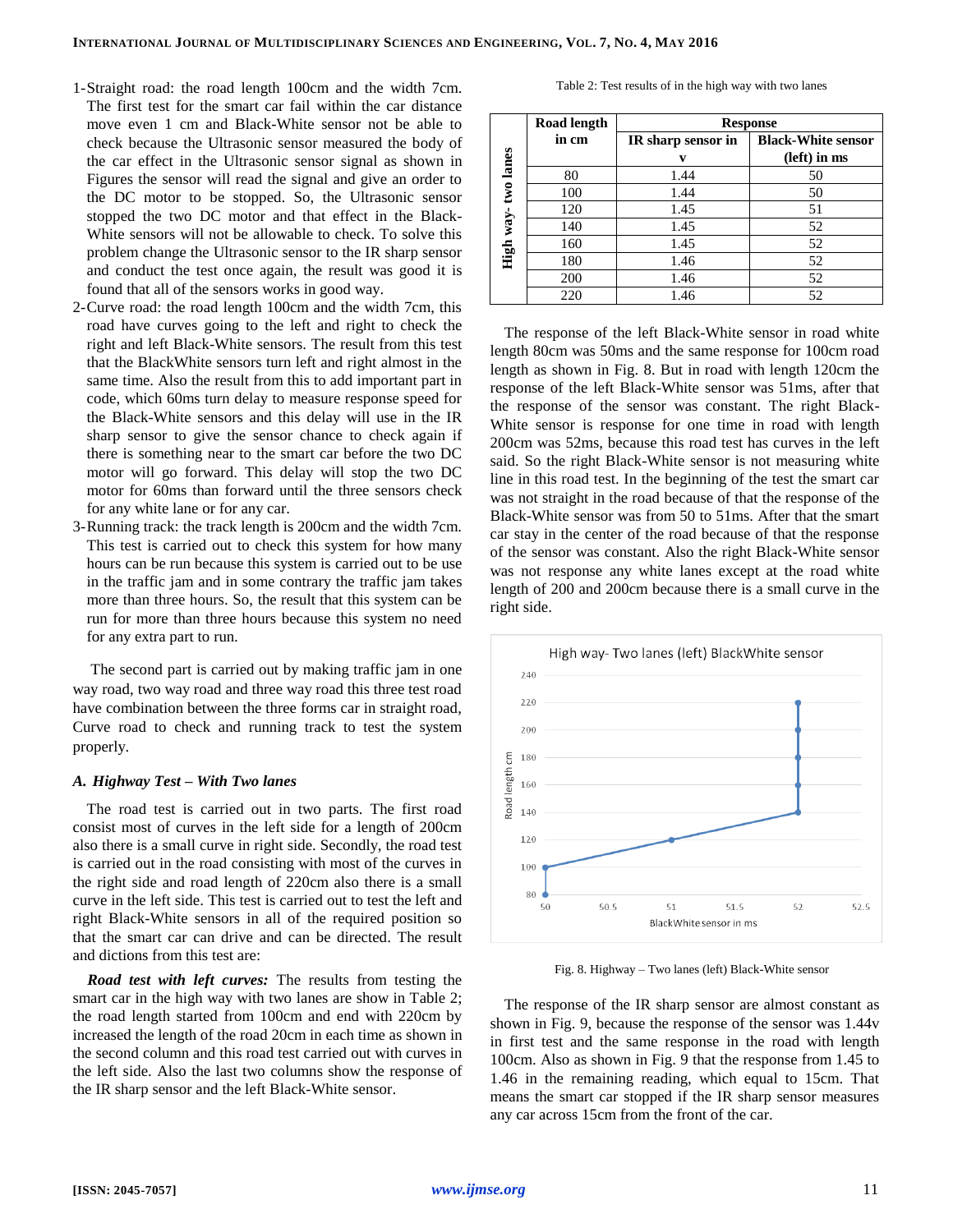

Fig. 9. Highway – Two lanes (left) IR Sharp Sensor

*Road test with right curves:* The results from testing this smart car in the high way with two lanes are shown in Table 3. This road has right curves; the road length is same as the first test which started from 100cm and end with 220cm by increased the length of the road 20cm in each time as shown in the second column. Also the last two columns show the response of the IR sharp sensor and the right Black-White sensor.

|           | <b>Road length</b><br><b>Response</b> |                 |                           |
|-----------|---------------------------------------|-----------------|---------------------------|
|           | in cm                                 | IR sharp sensor | <b>Black-White sensor</b> |
| two lanes |                                       | in v            | (Right) in ms             |
|           | 80                                    | 1.45            | 51                        |
|           | 100                                   | 1.44            | 51                        |
|           | 120                                   | 1.45            | 52                        |
|           | 140                                   | 1.45            | 52                        |
| High way- | 160                                   | 1.45            | 52                        |
|           | 180                                   | 1.44            | 52                        |
|           | 200                                   | 1.45            | 52                        |
|           | 220                                   | 1.45            | 52                        |

The response of the right Black-White sensor in road white length 80cm was 51ms and the same response for 100cm road length as shown in Fig. 10. Then the response of the sensor was 52ms for the road length from 120 to 220cm. The left Black-White sensor is response for one time in road with length 220cm was 52ms, because this road test has carves in the left side because of that the left Black-White sensor is not measuring white line in this road test. In this test the smart car was almost in the center of the road test because of that just there is difference in the beginning of the test that was the response of the Black-White sensor was 51ms, after that the response was constant because the smart car was in the center of the road.



Fig. 10. Highway – Two lanes (Right) Black-White sensor

The response of the IR sharp sensor, which is between 1.45v and 1.44v is shown in Fig. 11. In the entire road test the IR sharp sensor is very sensitive and accurate. That means the smart car stopped if the sensor measures any car across 15cm from the front of the car.



Fig. 11. Highway – Two lanes (Right) IR Sharp sensor

### *B.Highway Test – With Three lanes*

This road test is carried out from length 100 to 200cm as shown in the Table 4, to test the response of the two Black-White sensors at one time and the IR sharp sensor. The second column shows the road length and the last two columns shows the response of two Black-White sensors and IR sharp sensor.

Table 4: Test results of in the high way with three lanes

|             | Road length | <b>Response</b>         |                                            |  |
|-------------|-------------|-------------------------|--------------------------------------------|--|
| three lanes | in cm       | IR sharp sensor<br>in v | <b>Black-White sensor</b><br>(Right) in ms |  |
|             | 100         | 1.45                    | 52                                         |  |
|             | 120         | 1.45                    | 52                                         |  |
| way-        | 140         | 1.45                    | 52                                         |  |
|             | 160         | 1.45                    | 52                                         |  |
| High        | 180         | 1.44                    | 52                                         |  |
|             | 200         | 1.45                    | 52                                         |  |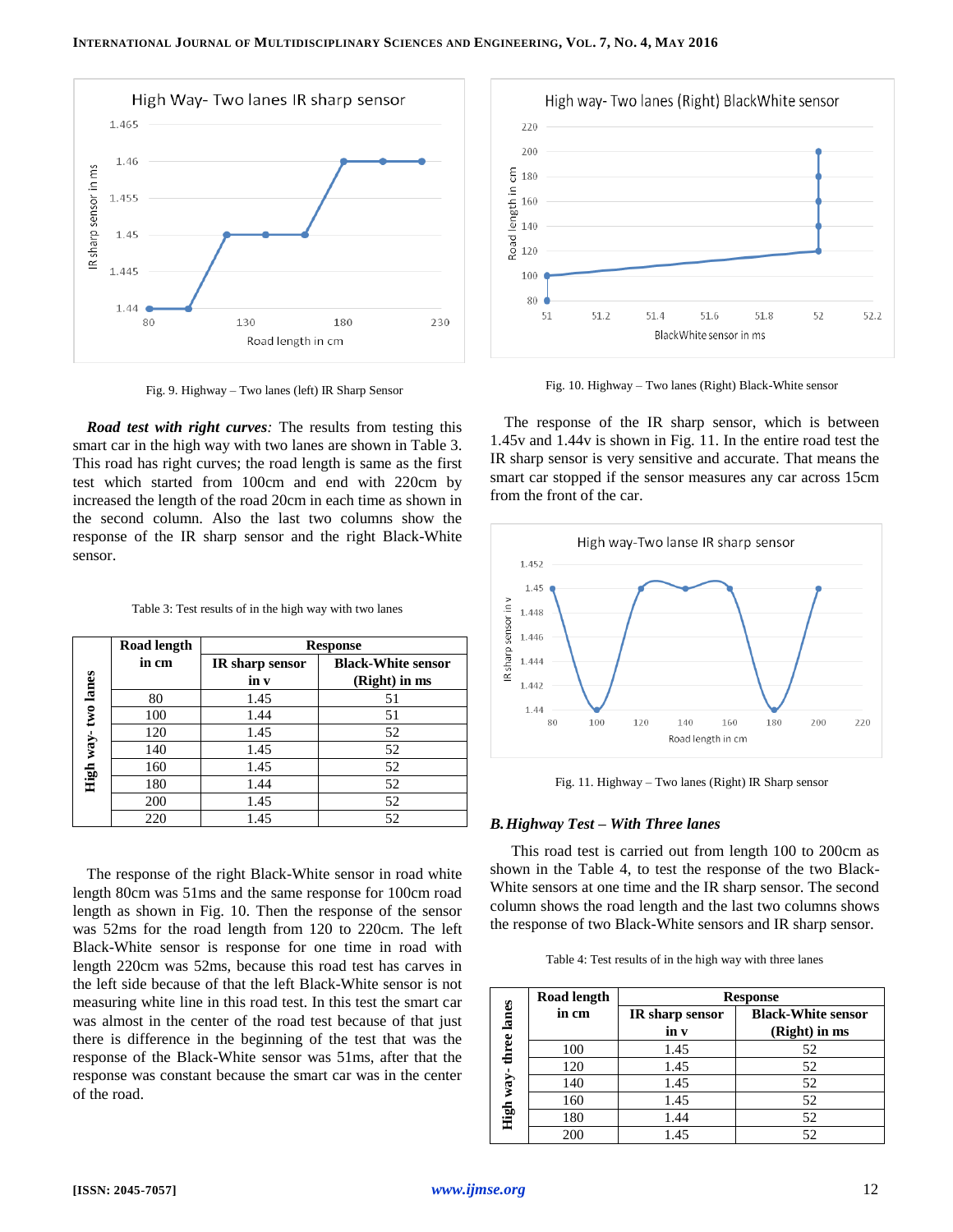The response of the Black-White sensors was constant as shown in Fig. 12. Also the response of the IR sharp sensor was constant except at length 180cm was one point the different as shown in Fig. 13. These results go out because this road designs to be a straight-line with small curve will not affect in the response of the three sensors.



Fig. 12. Highway – Three lanes Black-White sensor



Fig. 13. Highway – Three lanes IR Sharp sensor



|                     | <b>Road length</b> | <b>Response</b>        |                           |
|---------------------|--------------------|------------------------|---------------------------|
|                     | in cm              | <b>IR</b> sharp sensor | <b>Black-White sensor</b> |
|                     |                    | in v                   | (Right) in ms             |
|                     | 80                 | 1.44                   | 52                        |
|                     | 100                | 1.44                   | 52                        |
|                     | 120                | 1.45                   | 52                        |
| High way-Four lanes | 140                | 1.45                   | 52                        |
|                     | 160                | 1.45                   | 52                        |
|                     | 180                | 1.46                   | 52                        |
|                     | 200                | 1.46                   | 52                        |
|                     | 220                | 1.46                   | 52                        |
|                     | 240                | 1.44                   | 52                        |
|                     | 260                | 1.45                   | 52                        |

### *C.Highway Test – With Three lanes*

In Oman there is no high way with four lanes for more than 2km, but this test done for the future use and to use this system in any country. The results from this test are shown in Table 5. The second column shows the road length, which started with 80cm and end whit 260cm. Also the last two columns show the response of the IR sharp sensor and the right Black-White sensor.

The response of the Black-White sensors was 52ms in any road length as shown in Fig. 14. The smart car was in the center of the road from the beginning of the test because of that the response of the Black-White sensors was constant. Also the width of the road was proper for this test.



Fig. 14. Highway – Four lanes Black-White sensor



Fig. 15. Highway – Four lanes IR Sharp sensor

The IR sharp sensor let the smart car stopped if the signal of the sensor affected by any car from the front. The response of the sensor was from 1.44 to 1.46v as shown in Fig. 15 that equal to 15cm and this good safety distance for the smart car.

#### **IV. CONCLUSION**

Design and fabrication of smart car addressed the automatic driving system while driving in the traffic jam, and it is carried out using Arduino software to programming the IR sharp sensor and Black-White to drive the car automatically without